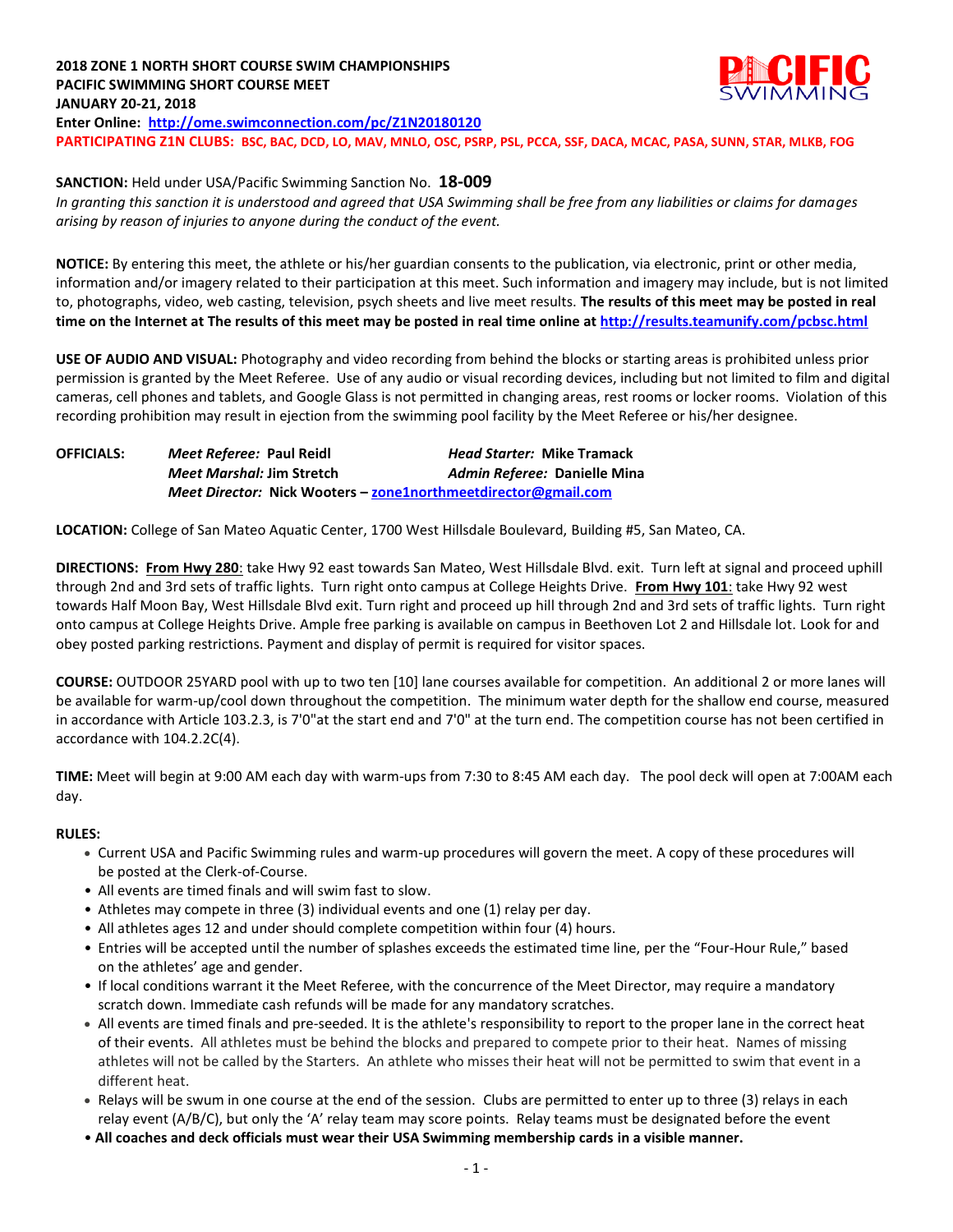**UNACCOMPANIED ATHLETES:** Any USA-S athlete-member competing at the meet must be accompanied by a USA Swimming member-coach for the purposes of athlete supervision during warm-up, competition and warm-down. If a coach-member of the athlete's USA-S Club does not attend the meet to serve in said supervisory capacity, it is the responsibility of the athlete or the athlete's legal guardian to arrange for supervision by a USA-S member-coach. The Meet Director or Meet Referee may assist the athlete in making arrangements for such supervision; however, it is recommended that such arrangements be made in advance of the meet by the athlete's USA-S Club Member-Coach.

**RACING STARTS:** Athletes must be certified by a USA-S member-coach as being proficient in performing a racing start, or must start the race in the water. It is the responsibility of the athlete or the athlete's legal guardian to ensure compliance with this requirement.

## **RESTRICTIONS:**

- Smoking and the use of other tobacco products is prohibited on the pool deck, in the locker rooms, in spectator seating, or standing areas and in all areas used by athletes, during the meet and during warm-up periods.
- Sale and use of alcoholic beverages is prohibited in all areas of the meet venue.
- No glass containers are allowed in the meet venue.
- No propane heater is permitted except for snack bar/meet operations.
- All shelters must be properly secured.
- **Swim meet patrons should observe all signs posted and comply with facility staff requests**
- Changing into or out of swimsuits other than in locker rooms or other designated areas is prohibited. **Use Athlete locker rooms located in Building 8 (scoreboard side of pool)**
- Destructive devices, to include but not limited to, explosive devices and equipment, firearms (open or concealed), blades, knives, mace, stun guns and blunt objects are strictly prohibited in the swimming facility and its surrounding areas. If observed, the Meet Referee or his/her designee may result in the reporting to law enforcement authorities and ejection from the facility. Law enforcement officers (LEO) are exempt per applicable laws.
- Operation of a drone, or any other flying apparatus, is prohibited over the venue (pools, athlete/coach areas, spectator areas and open ceiling locker rooms) any time athletes, coaches, officials and/or spectators are present.

#### **ELIGIBILITY:**

- This meet is open only to members of Participating Zone 1 North clubs.
- Athletes must be current members of USA-S and enter their name and registration number on the meet entry card as they are shown on their Registration Card. If this is not done, it may be difficult to match the athlete with the registration and times database. The meet host will check all athlete registrations against the SWIMS database and if not found to be registered, the Meet Director shall accept the registration at the meet (a \$10 surcharge will be added to the regular registration fee). Duplicate registrations will be refunded by mail.
- Athletes 8/Under must have met the 2017 Pacific Swimming "A" standard in every event entered. Athletes 9/Over must have met the 2017-2020 USA-S Motivational "BB" time standard for their age group and gender in every event entered. **Entries with "NO TIME" will be rejected.**
- Entry times submitted for this meet may be checked against a computer database and may be changed in accordance with Pacific Swimming Entry Time Verification Procedures. Coach verified times may be used.
- Disabled athletes are welcome to attend this meet and should contact the Meet Director or Meet Referee regarding special accommodations per Pacific Swimming policy.
- Athletes 19 years of age and over may compete in the meet for time only, no awards. Such athletes must have met standards for the 17-18 age group.
- The athlete's age will be the age of the athlete on the first day of the meet.

## **ENTRY PRIORITY:** The meet is open only to members of participating Zone 1 North swim clubs (**BSC, BAC, DCD, LO, MAV, MNLO, OSC, PSRP, PSL, PCCA, SSF, DACA, MCAC, PASA, SUNN, STAR, MLKB, FOG)**

**ENTRY FEES**: \$4.00 per individual event, \$8.00 participation fee per athlete. \$9.00 per relay. \*\*Note, relay only athletes ARE NOT required to pay the participation fee. All entry fees MUST be included with entry. No refunds will be made, except mandatory scratch downs.

**ONLINE ENTRIES:** You may enter this meet online or by U.S. mail. To enter on-line go to:

**<http://ome.swimconnection.com/pc/Z1N20170128>** to receive an immediate entry confirmation. This method requires payment by credit card. Swim Connection LLC charges a processing fee for this service, equal to \$1 per athlete plus 5% of the total Entry Fees. Please note that the processing fee is a separate fee from the Entry Fees. If you do not wish to pay the processing fee, enter the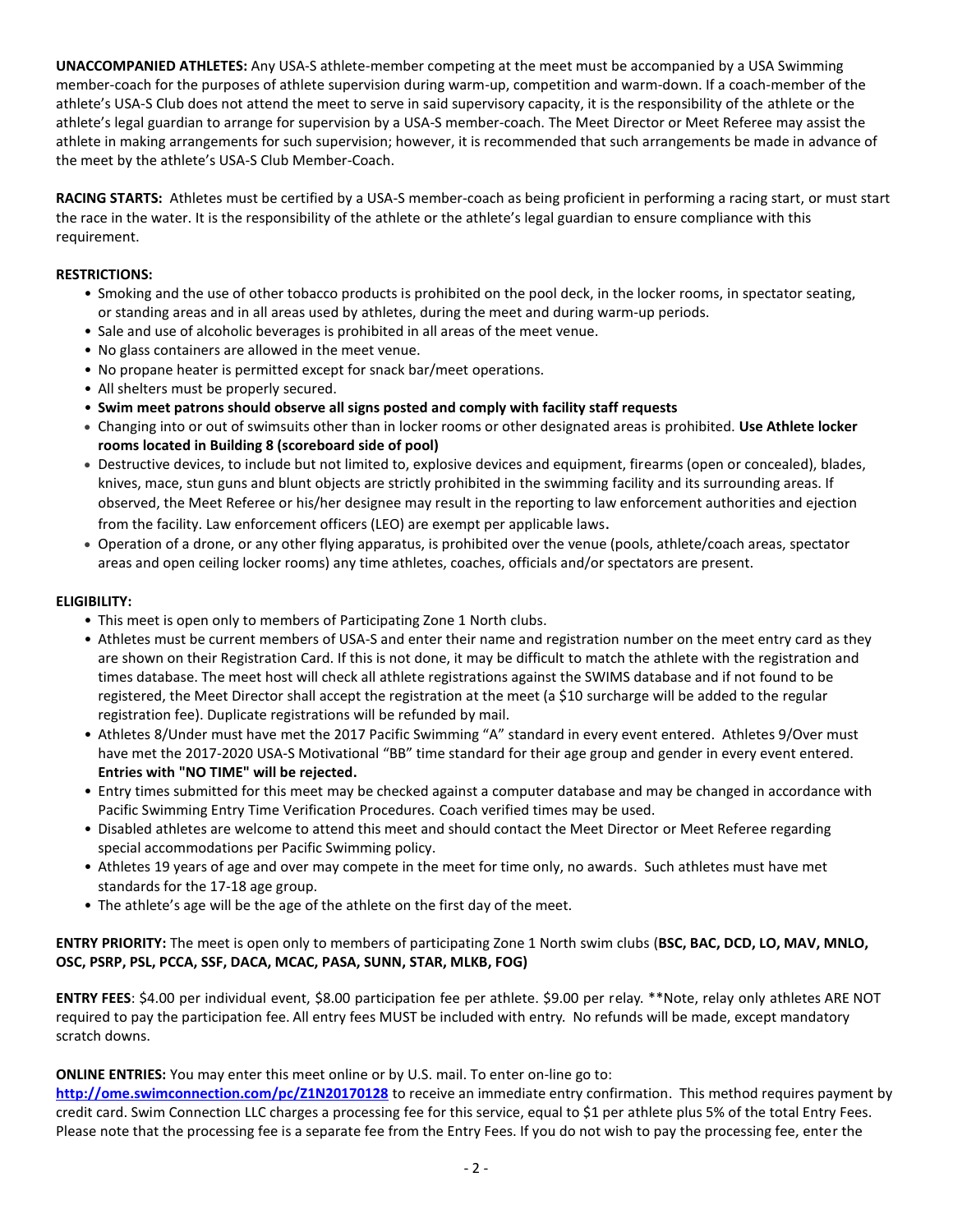meet using a mail entry. **Entering online is a convenience, is completely voluntary, and is in no way required or expected of an athlete by Pacific Swimming.** Online entries will be accepted through **11:59PM Wednesday, January 10, 2018.**

**TEAM ENTRIES:** Entire team entries should be sent via email to: Nick Wooters at [zone1northmeetdirector@gmail.com](mailto:zone1northmeetdirector@gmail.com) **Team entries must be remitted with one check for the entire team. Entries must be submitted by midnight (11:59PM) Wednesday, January 10, 2018. LATE ENTRIES WILL NOT BE ACCEPTED. NO REFUNDS.**

**MAILED OR HAND DELIVERED ENTRIES**: Entries must be on the attached consolidated entry form. Forms must be filled out completely and printed clearly with athlete's best time. Entries must be postmarked by midnight, **Monday, January 8** or hand delivered by 6:30 p.m. Wednesday, **January 10, 2018**. No late entries will be accepted. Requests for confirmation of receipt of entries should include a self-addressed envelope.

**SEEDING:** Event seeding will be in the following order: conforming short course yards, non-conforming long course meters, and non-conforming short course meters - USA Swimming rules 207.11.7B.

**RELAY ENTRIES:** Relay entries will be accepted online or via mail/hand delivery by the entry deadline. **Deck entries will not be accepted**. Participation fee is not charged for "Relay Only" athletes. "Relay Only" athletes MUST be entered in the meet.

|                              | Make check payable to: PACIFIC SWIMMING ZONE 1N |                                      |                          |
|------------------------------|-------------------------------------------------|--------------------------------------|--------------------------|
| Mail entries to: Ladera Oaks |                                                 | Hand deliver entries to: Ladera Oaks |                          |
|                              | <b>Nick Wooters</b>                             |                                      | <b>Nick Wooters</b>      |
|                              | 3249 Alpine Road                                |                                      | 3249 Alpine Road         |
|                              | Portola Valley, CA 94028                        |                                      | Portola Valley, CA 94028 |

**CHECK-IN:** All individual events will be pre-seeded. Athletes are not required to check-in.

**SCRATCHES:** Athletes shall report promptly to the starting blocks when their event/heat is called. Any athletes not reporting for or competing in an individual timed final event shall NOT be penalized.

**AWARDS:** Ribbons will be awarded to the top sixteen (16) places in individual events and top eight (8) places in relay events. Club champions will be awarded in three divisions, based on the size of the club, following the table below. Ribbons will not be provided for athletes ages 15 and older. **The Ray Taft Award** will be awarded to the fastest male 100 backstroke of the meet. Unattached athletes will not receive awards. "A" Medals may be issued to athletes by their OWN CLUBS, "A" medals will not be awarded at the meet. **Awards will not be mailed; coaches must pick up their team awards and ribbons at the conclusion of the meet on Sunday.** 

| Division 1 | 1-39 Athletes        |
|------------|----------------------|
| Division 2 | 40-99 Athletes       |
| Division 3 | 100 or more Athletes |

**ADMISSION:** Free. A pdf file of the meet program will be provided to all participating clubs at least twenty-four hours before the meet.

**REFRESHMENTS:** No hospitality will be available at the meet. Clubs should plan to provide their own hospitality for coaches and volunteers. There will be full snack bar service available. A complimentary lunch will be provided for officials.

**MISCELLANEOUS:** No overnight parking is allowed. Facilities will not be provided after meet hours.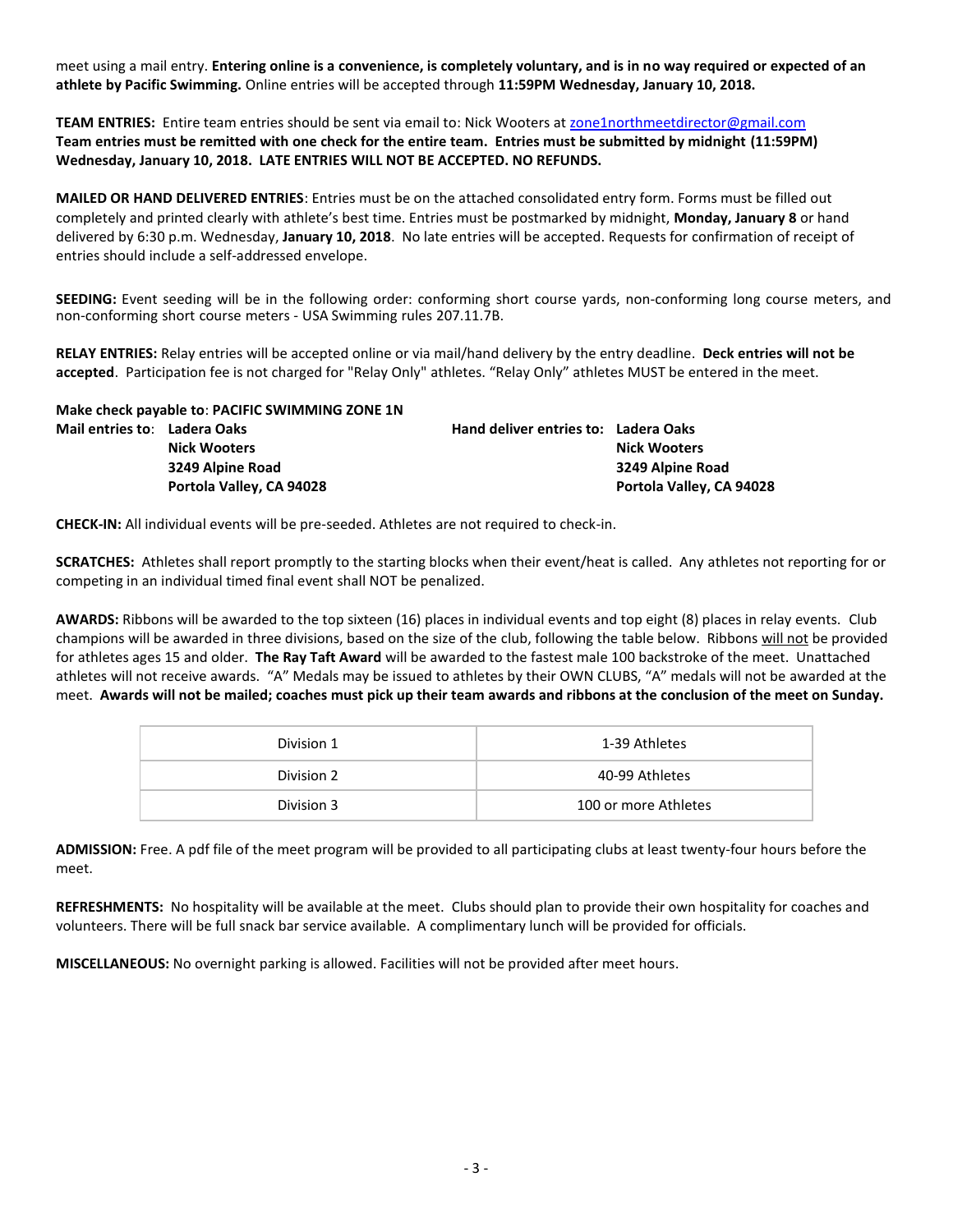**MINIMUM OFFICIALS:** Clubs must follow Zone 1 North rules for providing officials. Each club must provide officials for each session according to the number of athletes entered in that session, following the table below. Clubs that do not provide sufficient officials must provide coaches to act in the place of officials.

| Club athletes entered in session | <b>Trained and carded officials requested</b> |
|----------------------------------|-----------------------------------------------|
| $0 - 24$                         |                                               |
| $25 - 50$                        |                                               |
| 51-75                            |                                               |
| 76-100                           |                                               |
| $101+$                           | 4+ (one for each additional 25 athletes)      |

**ZONE 1 NORTH ALL STAR:** This is a selection meet for the Zone 1 North All-Star Team. Athletes who are selected for the team will be contacted by either the team manager or head coach. Additional selection information will be available at the meet.

#### **EVENT SUMMARY**

|              |           | SATURDAY, JANUARY 20 2018 |           |              |             | SUNDAY, JANUARY 21, 2018 |           |        |        |
|--------------|-----------|---------------------------|-----------|--------------|-------------|--------------------------|-----------|--------|--------|
| 8-UN         | $9 - 10$  | 11-12                     | 13-14     | 15-18        | <b>8-UN</b> | $9 - 10$                 | $11 - 12$ | 13-14  | 15-0   |
| <b>25 FR</b> | 50 FR     | 50 FR                     | 50 FR     | <b>50 FR</b> | 25 BK       | 50 BK                    | 50 BK     | 100 BK | 100 BK |
| 100 IM       | 100 IM    | 100 IM                    | 200 IM    | 200 IM       | 25 FL       | 50 FL                    | 50 FL     | 100 FL | 100 FL |
| 25 BR        | 50 BR     | 50 BR                     | 100 BR    | 100 BR       | 50 FR       | 100 FR                   | 100 FR    | 100 FR | 100 FR |
| 100 FrRel    | 200 FrRel | 200 FrRel                 | 200 FrRel | 200 FrRel    | 100 MR      | 200 MR                   | 200 MR    | 200 MR | 200 MR |

| <b>LCM Time</b><br><b>Standard</b> | <b>SCY Time</b><br><b>Standard</b> | Girls #                  | <b>SATURDAY</b><br><b>January 20, 2018</b> | Boys#          | <b>SCY Time</b><br><b>Standard</b> | <b>LCM Time</b><br><b>Standard</b> |
|------------------------------------|------------------------------------|--------------------------|--------------------------------------------|----------------|------------------------------------|------------------------------------|
| 33.59                              | 29.19                              | $\mathbf{1}$             | $17 - 1850$ Free                           | $\overline{2}$ | 25.99                              | 30.09                              |
| 33.79                              | 29.79                              | 3                        | $15 - 1650$ Free                           | 4              | 26.79                              | 30.19                              |
| 34.59                              | 30.29                              | 5                        | $13 - 1450$ Free                           | 6              | 27.89                              | 31.99                              |
| 35.79                              | 31.49                              | $\overline{\phantom{a}}$ | $11 - 1250$ Free                           | 8              | 30.29                              | 34.69                              |
| 39.89                              | 35.19                              | 9                        | $9 - 1050$ Free                            | 10             | 34.49                              | 39.49                              |
|                                    | 19.49                              | 11                       | 8 & U 25 Free                              | 12             | 19.49                              |                                    |
| 2:56.99                            | 2:33.79                            | 13                       | 17-18 200 IM                               | 14             | 2:19.39                            | 2:41.69                            |
| 2:59.69                            | 2:36.19                            | 15                       | 15-16 200 IM                               | 16             | 2:21.79                            | 2:43.99                            |
| 3:03.39                            | 2:39.19                            | 17                       | 13-14 200 IM                               | 18             | 2:28.59                            | 2:51.99                            |
|                                    | 1:18.39                            | 19                       | 11-12 100 IM                               | 20             | 1:14.99                            |                                    |
|                                    | 1:31.69                            | 21                       | $9 - 10 100$ IM                            | 22             | 1:29.39                            |                                    |
|                                    | 1:49.29                            | 23                       | 8 & U 100 IM                               | 24             | 1:49.29                            |                                    |
| 1:32.49                            | 1:19.79                            | 25                       | 17-18 100 Breast                           | 26             | 1:10.49                            | 1:22.19                            |
| 1:32.49                            | 1:20.69                            | 27                       | $15 - 16$ 100 Breast                       | 28             | 1:12.09                            | 1:23.49                            |
| 1:34.99                            | 1:22.39                            | 29                       | 13-14 100 Breast                           | 30             | 1:15.59                            | 1:28.09                            |
| 45.49                              | 39.99                              | 31                       | $11 - 1250$ Breast                         | 32             | 39.59                              | 45.39                              |
| 53.99                              | 47.49                              | 33                       | $9 - 1050$ Breast                          | 34             | 46.59                              | 53.29                              |
|                                    | 25.99                              | 35                       | 8 & U 25 Breast                            | 36             | 25.99                              |                                    |
|                                    |                                    | 37                       | 15 - 18 200 Free Relay                     | 38             |                                    |                                    |
|                                    |                                    | 39                       | 13-14 200 Free Relay                       | 40             |                                    |                                    |
|                                    |                                    | 41                       | 11-12 200 Free Relay                       | 42             |                                    |                                    |
|                                    |                                    | 43                       | 9-10 200 Free Relay                        | 44             |                                    |                                    |
|                                    |                                    | 45                       | 8 & U 100 Free Relay                       | 46             |                                    |                                    |

# **EVENTS**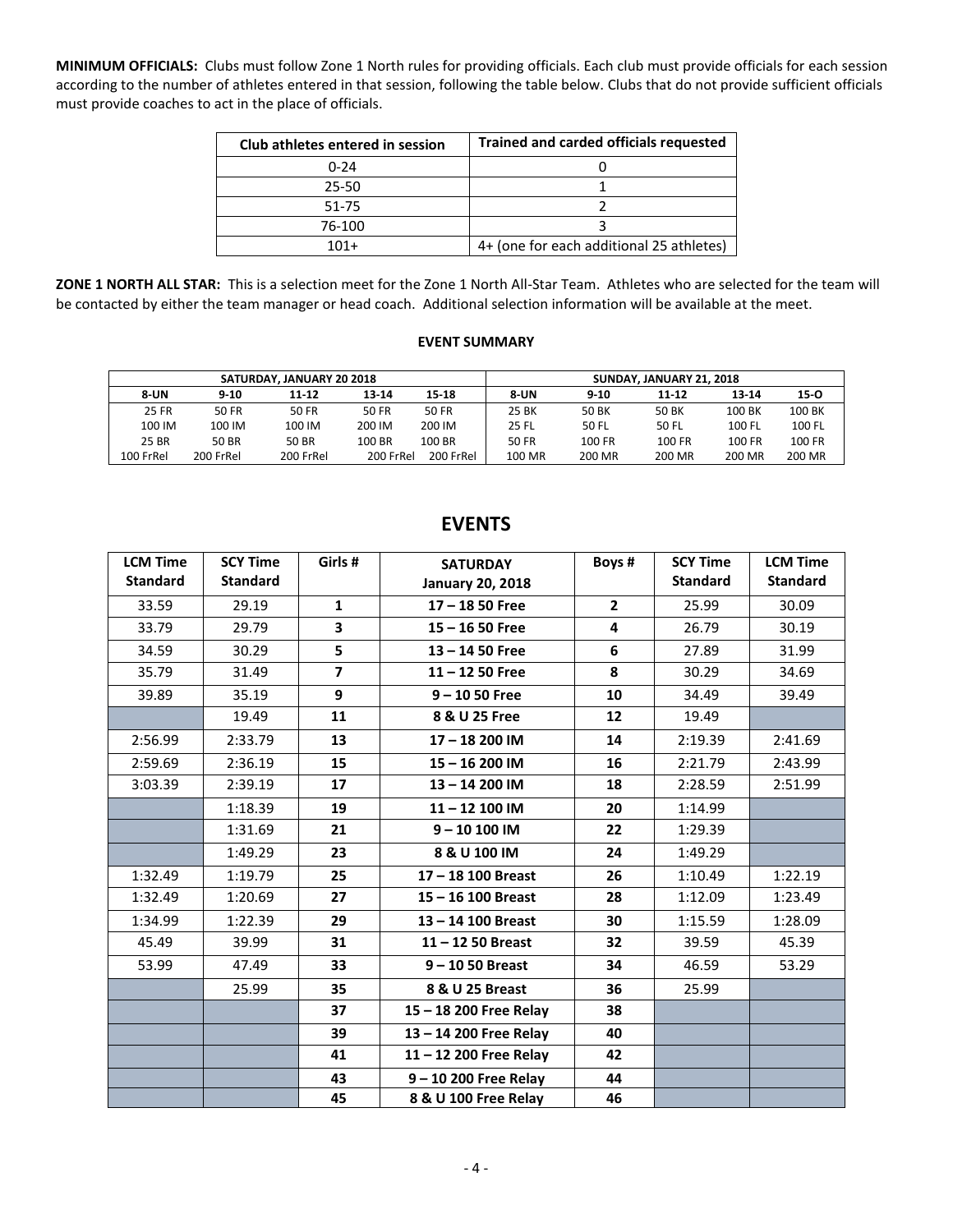| <b>LCM Time</b> | <b>SCY Time</b> | Girls # | <b>SUNDAY</b>             | Boys # | <b>SCY Time</b> | <b>LCM Time</b> |
|-----------------|-----------------|---------|---------------------------|--------|-----------------|-----------------|
| <b>Standard</b> | <b>Standard</b> |         | <b>January 21, 2018</b>   |        | <b>Standard</b> | <b>Standard</b> |
| 1:21.29         | 1:09.09         | 47      | 17-18 100 Back            | 48     | 1:01.49         | 1:13.39         |
| 1:21.99         | 1:10.09         | 49      | 15-16 100 Back            | 50     | 1:03.49         | 1:14.69         |
| 1:23.59         | 1:11.69         | 51      | 13-14 100 Back            | 52     | 1:06.89         | 1:18.29         |
| 41.19           | 35.59           | 53      | $11 - 1250$ Back          | 54     | 35.29           | 40.89           |
| 48.89           | 41.89           | 55      | $9 - 1050$ Back           | 56     | 42.39           | 49.19           |
|                 | 23.49           | 57      | 8 & U 25 Back             | 58     | 23.49           |                 |
| 1:18.59         | 1:08.89         | 59      | $17 - 18$ 100 Fly         | 60     | 1:01.19         | 1:10.69         |
| 1:19.49         | 1:09.99         | 61      | $15 - 16$ 100 Fly         | 62     | 1:03.39         | 1:11.79         |
| 1:21.09         | 1:11.39         | 63      | $13 - 14$ 100 Fly         | 64     | 1:06.39         | 1:15.49         |
| 38.29           | 34.09           | 65      | $11 - 1250$ Fly           | 66     | 34.19           | 39.69           |
| 47.29           | 41.79           | 67      | $9 - 1050$ Fly            | 68     | 40.49           | 45.99           |
|                 | 22.59           | 69      | 8 & U 25 Fly              | 70     | 22.59           |                 |
| 1:12.99         | 1:03.29         | 71      | 17-18 100 Free            | 72     | 56.99           | 1:05.99         |
| 1:13.59         | 1:04.59         | 73      | $15 - 16$ 100 Free        | 74     | 58.39           | 1:07.09         |
| 1:15.39         | 1:05.79         | 75      | 13-14 100 Free            | 76     | 1:00.89         | 1:09.09         |
| 1:18.49         | 1:08.29         | 77      | $11 - 12$ 100 Free        | 78     | 1:05.89         | 1:15.69         |
| 1:31.49         | 1:19.99         | 79      | $9 - 10 100$ Free         | 80     | 1:18.79         | 1:30.29         |
| 49.99           | 43.99           | 81      | 8 & U 50 Free             | 82     | 43.99           | 49.99           |
|                 |                 | 83      | 15-18 200 Medley Relay    | 84     |                 |                 |
|                 |                 | 85      | 13-14 200 Medley Relay    | 96     |                 |                 |
|                 |                 | 87      | 11-12 200 Medley Relay    | 88     |                 |                 |
|                 |                 | 89      | $9 - 10$ 200 Medley Relay | 90     |                 |                 |
|                 |                 | 91      | 8 & U 100 Medley Relay    | 92     |                 |                 |